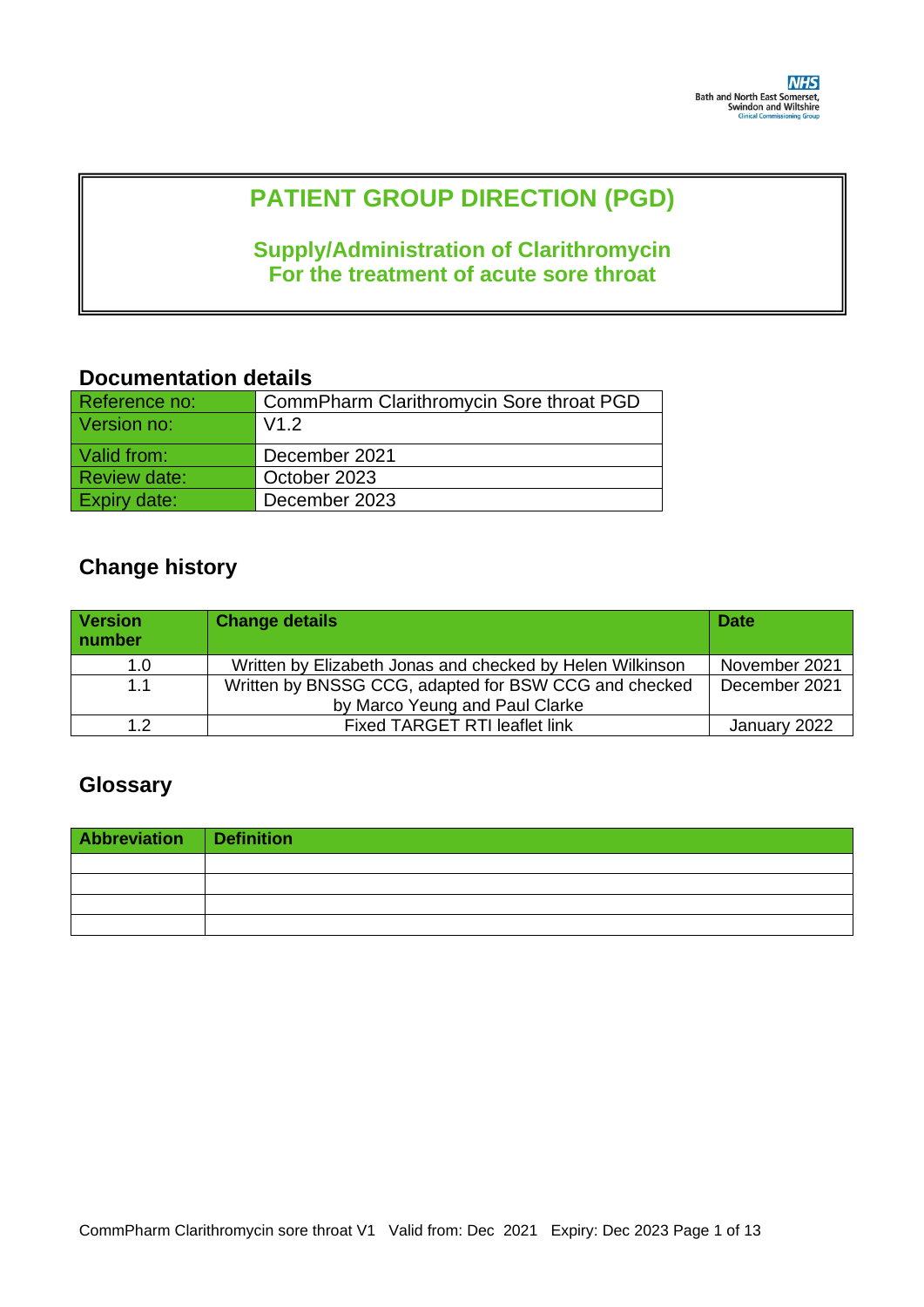#### **1. PGD template development**

| Developed by:                                                                | <b>Name</b>                                                                              | <b>Signature</b> | <b>Date</b> |
|------------------------------------------------------------------------------|------------------------------------------------------------------------------------------|------------------|-------------|
| <b>Pharmacist</b>                                                            | Elizabeth Jonas, Senior Medicines<br><b>Optimisation Pharmacist, BNSSG</b><br><b>CCG</b> | maa              | 11.02.2020  |
| <b>Doctor</b>                                                                | Dr Shaba Nabi, GP Prescribing lead,<br><b>BNSSG CCG</b>                                  |                  | 13.02.2020  |
| <b>Registered</b><br><b>Professional</b><br>representing users<br>of the PGD | Helen Wilkinson, Principal Medicines<br>Optimisation Pharmacist, BNSSG<br>CCG            |                  | 12.02.2020  |

### **PGD Working Group Membership**

| <b>Name</b>            | <b>Designation</b>                                     |
|------------------------|--------------------------------------------------------|
| <b>Helen Wilkinson</b> | Principal Medicines Optimisation Pharmacist, BNSSG CCG |
| Elizabeth Jonas        | Senior Medicines Optimisation Pharmacist, BNSSG CCG    |
| Michelle Jones         | Senior Medicines Optimisation Pharmacist, BNSSG CCG    |
| <b>Judith Poulton</b>  | <b>Pharmacist, Avon Local Pharmaceutical Committee</b> |
| Dr Shaba Nabi          | GP Prescribing Lead, BNSSG CCG                         |
| <b>Richard Brown</b>   | Pharmacist, Avon Local Pharmaceutical Committee        |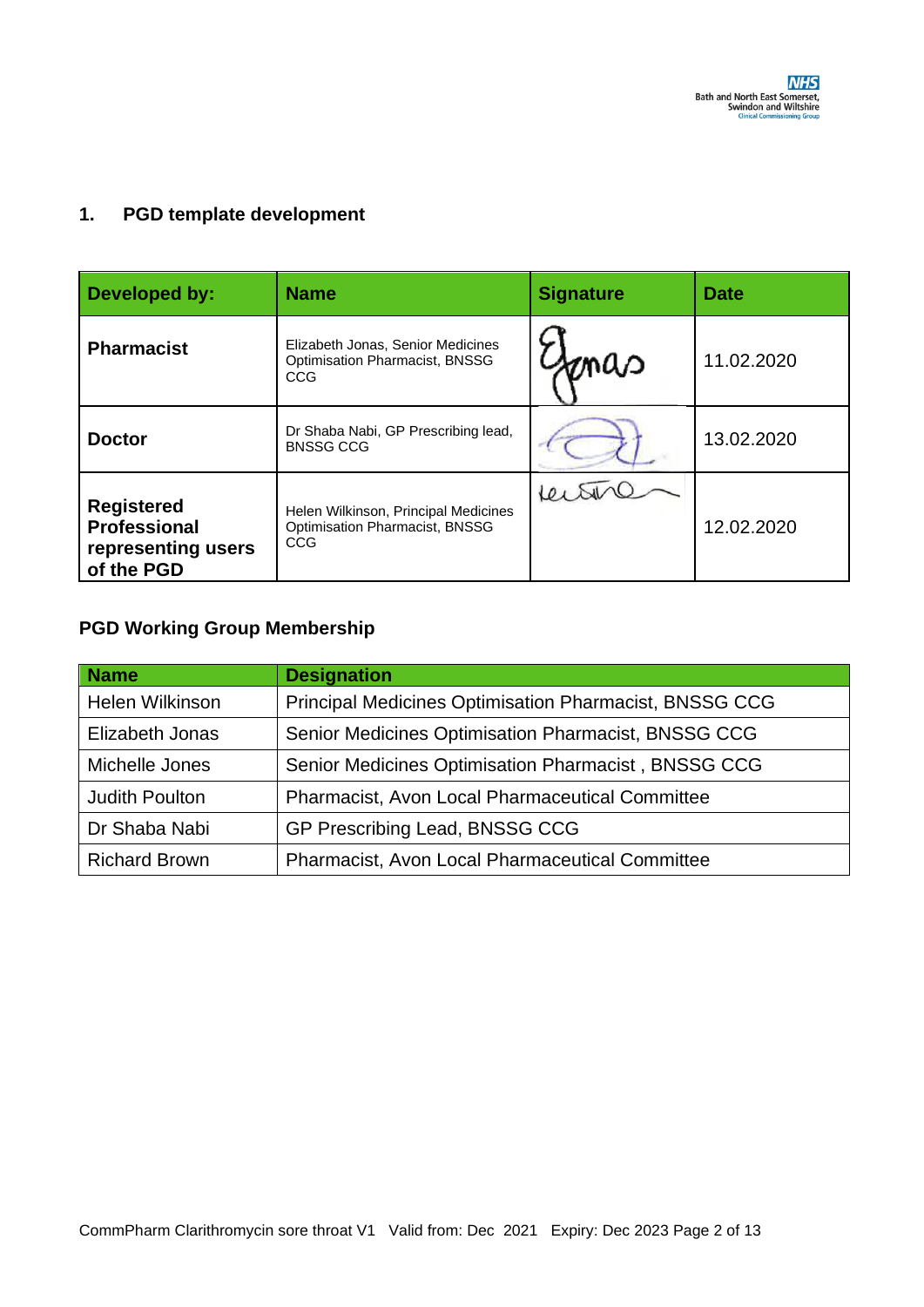*2.* **Organisational authorisations** *(may require amendment depending on how the service using the PGD is being commissioned/the organisation who is responsible for authorising the PGD – not all fields may be applicable)* 

The PGD is not legally valid until it has had the relevant organisational authorisation.

It is the responsibility of the organisation that has legal authority to authorise the PGD, to ensure that all legal and governance requirements are met. The authorising body accepts governance responsibility for the appropriate use of the PGD.

**Bath and North East Somerset, Swindon and Wiltshire CCG** authorises this PGD for use by the services or providers listed below:

**Authorised for use by the following organisation and/or services**

All community pharmacies who are signed up to the BSW CCG Community Pharmacy PGD Service for Minor Ailments

**Limitations to authorisation**

None

| <b>Senior Doctor</b>            |                 |             |             |
|---------------------------------|-----------------|-------------|-------------|
| <b>Role</b>                     | <b>Name</b>     | <b>Sign</b> | <b>Date</b> |
| <b>Medical Director BSW CCG</b> | Dr Ruth Grabham | Can graman  | 08.12.21    |

| <b>Senior Pharmacist</b>                                       |                    |             |             |
|----------------------------------------------------------------|--------------------|-------------|-------------|
| <b>Role</b>                                                    | <b>Name</b>        | <b>Sign</b> | <b>Date</b> |
| <b>Associate Director (Medicines</b><br>Optimisation), BSW CCG | <b>Paul Clarke</b> | P. Chal.    | 02.12.21    |

| <b>Organisational approval (legal requirement)</b> |             |                   |             |
|----------------------------------------------------|-------------|-------------------|-------------|
| <b>Role</b>                                        | <b>Name</b> | <b>Sign</b>       | <b>Date</b> |
| Director (Medicines<br>Optimisation), BSW CCG      | Nadine Fox  | <b>CONTRACTOR</b> | 02.12.21    |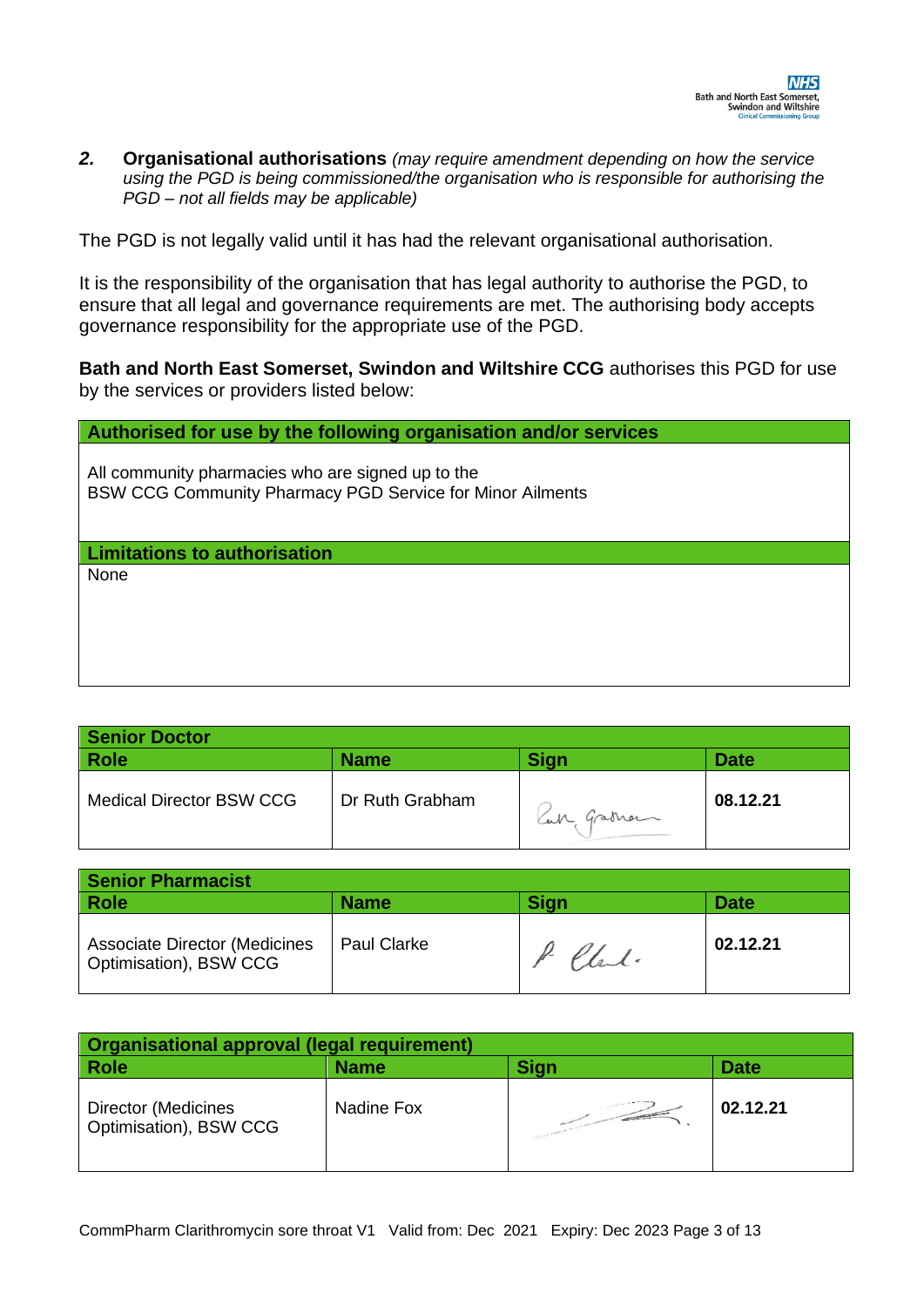Local enquiries regarding the use of this PGD may be directed to [bswccg.prescribing@nhs.net](mailto:bswccg.prescribing@nhs.net)

Section 7 provides a registered health professional authorisation sheet. Individual professionals must be authorised by name to work to this PGD. Alternative authorisation sheets/templates may be used where appropriate in accordance with local policy.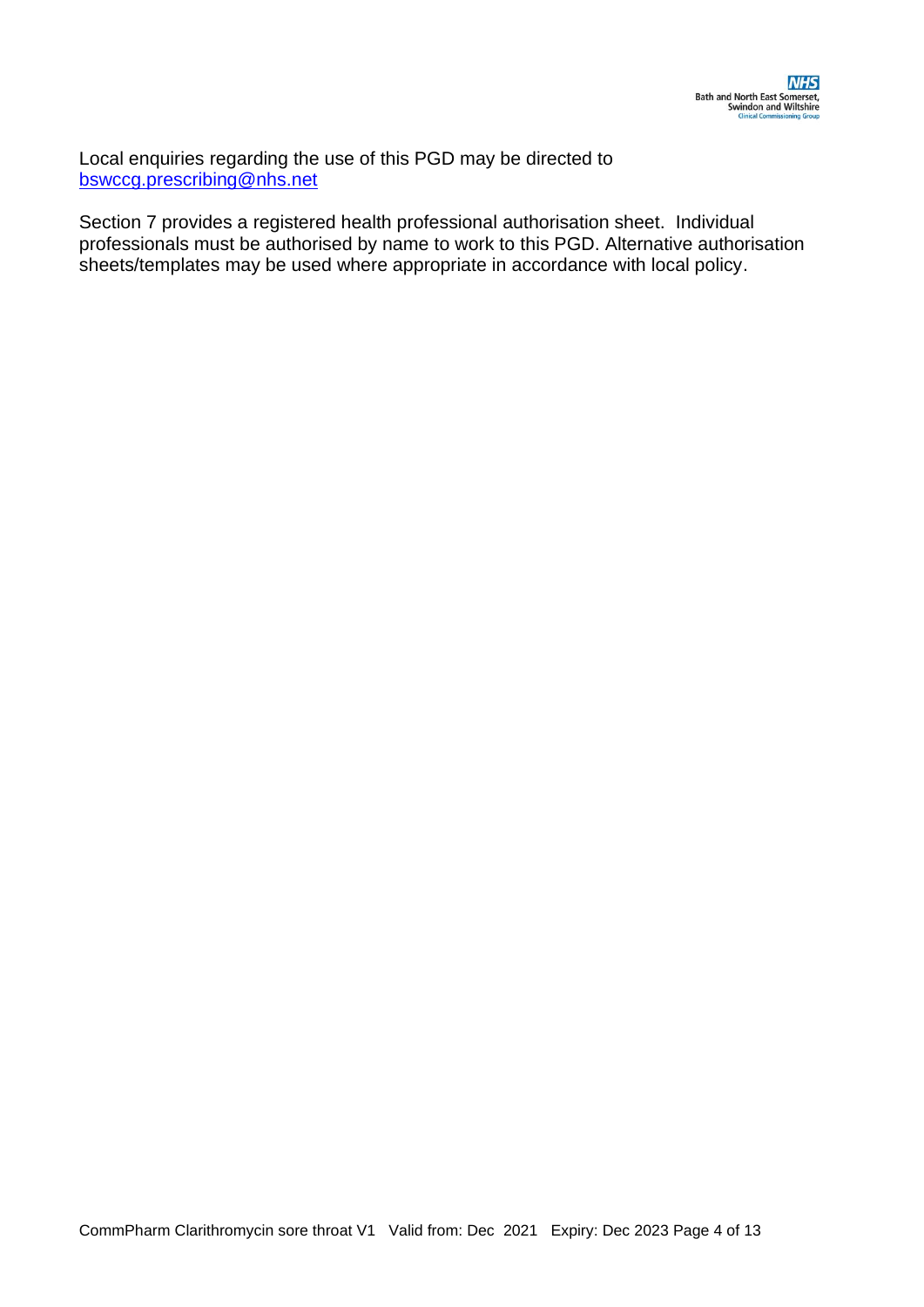#### **3. Characteristics of staff**

| <b>Qualifications and</b><br>professional registration | Pharmacists registered with the General Pharmaceutical Council<br>(GPhC)                                                                                                                                                                                                                                                                                                                                                                                                                                                                                                                                                                                                                                                                                                                                                                                                                                                                                                                                                                                                             |
|--------------------------------------------------------|--------------------------------------------------------------------------------------------------------------------------------------------------------------------------------------------------------------------------------------------------------------------------------------------------------------------------------------------------------------------------------------------------------------------------------------------------------------------------------------------------------------------------------------------------------------------------------------------------------------------------------------------------------------------------------------------------------------------------------------------------------------------------------------------------------------------------------------------------------------------------------------------------------------------------------------------------------------------------------------------------------------------------------------------------------------------------------------|
| <b>Initial training</b>                                | must be authorised by name as an approved practitioner under<br>the current terms of this Patient Group Direction before working<br>to it<br>Has undertaken appropriate training and declared themselves<br>assessed competent to carry out clinical assessment of patient<br>leading to diagnosis that requires treatment according to the<br>indications listed in this PGD<br>must have undertaken appropriate training for working under<br>PGDs for supply/administration of medicines<br>must be competent in the use of PGDs (see NICE Competency<br>framework for health professionals using patient group<br>directions)<br>must have access to the Patient Group Direction and<br>associated online resource<br>should fulfil any additional requirements defined by local policy<br>The registered healthcare professional authorised to operate<br>under this PGD must have undertaken appropriate training and<br>successfully completed the declaration of competence to<br>undertake clinical assessment of patient leading to diagnosis of<br>the conditions listed. |
| <b>Competency assessment</b>                           | Complete the self-declaration for this PGD on PharmOutcomes<br>Staff operating under this PGD are encouraged to review their<br>competency using the NICE Competency Framework for health<br>professionals using patient group directions<br>Individuals operating under this PGD are personally responsible<br>for ensuring they remain up to date with the use of all medicines<br>included in the PGD - if any training needs are identified these<br>should be discussed with the senior individual responsible for<br>authorising individuals to act under the PGD and further<br>training provided as required.                                                                                                                                                                                                                                                                                                                                                                                                                                                                |
| <b>Ongoing training and</b><br>competency              | Practitioners must ensure they are up to date with relevant issues<br>and clinical skills relating to this PGD and should be aware of any<br>change to the recommendations for the medicines listed. It is the<br>responsibility of the individual to keep up-to-date with Continued<br>Professional Development (CPD).                                                                                                                                                                                                                                                                                                                                                                                                                                                                                                                                                                                                                                                                                                                                                              |
|                                                        | The decision to supply any medication rests with the individual registered health<br>professional who must abide by the PGD and any associated organisation policies.                                                                                                                                                                                                                                                                                                                                                                                                                                                                                                                                                                                                                                                                                                                                                                                                                                                                                                                |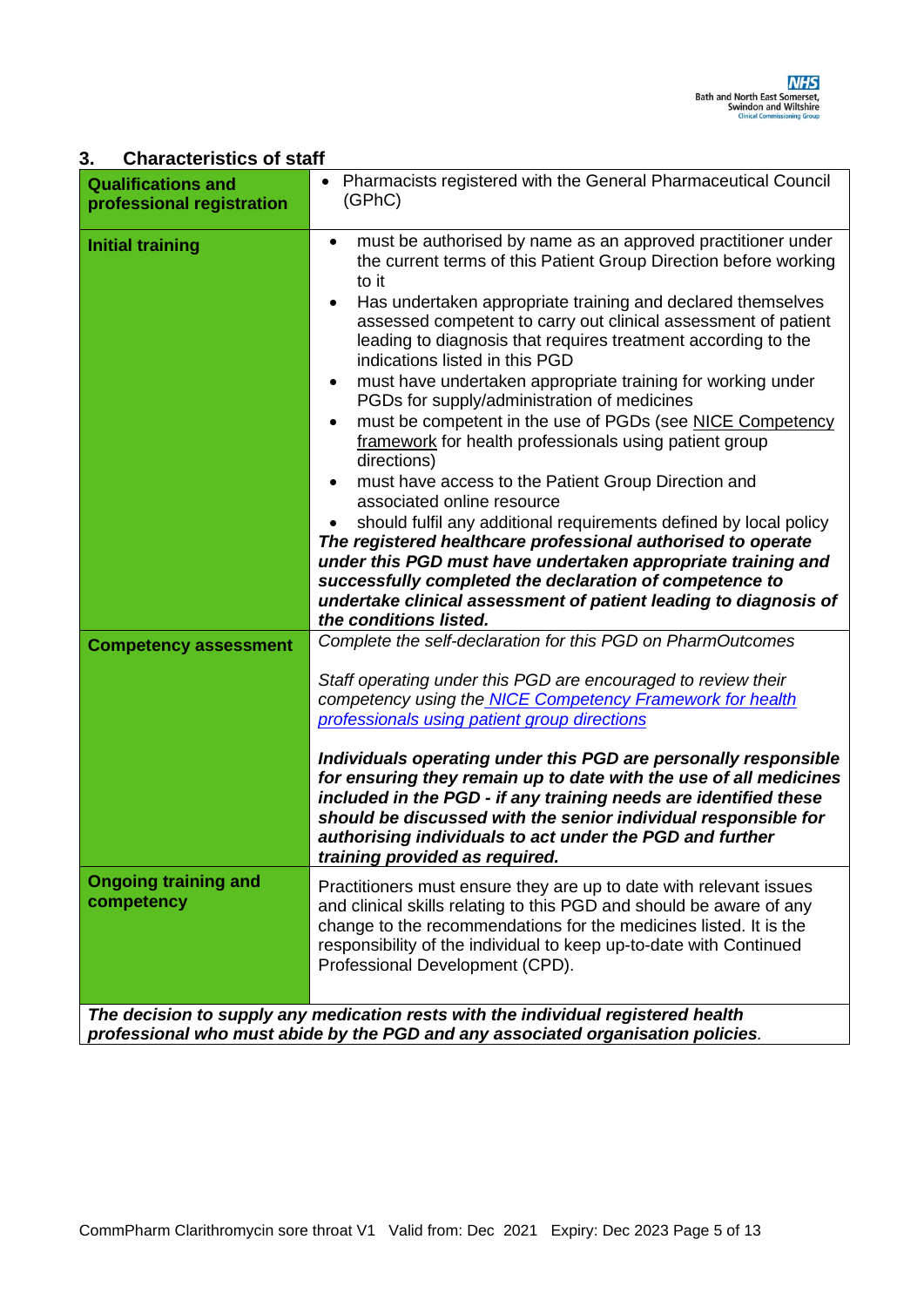### **4. Clinical condition or situation to which this PGD applies**

| <b>Clinical condition or</b><br>situation to which this<br><b>PGD applies</b> | Treatment of acute sore throat<br>Second-line agent when the recommended first-line drug, a<br>$\bullet$<br>penicillin, is contraindicated, as penicillin hypersensitivity is<br>known or suspected                                                                                                                                                                                                                                                                                                                                                                                    |
|-------------------------------------------------------------------------------|----------------------------------------------------------------------------------------------------------------------------------------------------------------------------------------------------------------------------------------------------------------------------------------------------------------------------------------------------------------------------------------------------------------------------------------------------------------------------------------------------------------------------------------------------------------------------------------|
| <b>Criteria for inclusion</b>                                                 | Valid informed consent<br>$\bullet$<br>Children under 16 should demonstrate competence under Lord<br>Fraser rules, or consent for treatment must be given by an adult<br>with parental responsibility<br>Patients 5 years or over with an acute sore throat with a Fever<br>$\bullet$<br><b>PAIN</b> score of 4 or 5<br><b>FEVERPAIN:</b><br>Fever in the last 24 hours<br><b>Purulence</b><br>$\bullet$<br><b>Attending rapidly (under 3 days)</b><br>٠<br>Severely inflamed tonsils<br>No cough or coryza (catarrhal inflammation of the mucus<br>$\bullet$<br>membrane in the nose) |
|                                                                               | Give a score of 1 to each of the criteria. Higher scores suggest<br>more severe symptoms and the likely bacterial (streptococcal)<br>cause.<br>A score of 0 or 1 is associated with 13-18% likelihood of<br>streptococcus<br>A score of 2 or 3 is associated with at 34-40% likelihood of<br>streptococcus<br>A score of 4 or 5 is associated with a 62-65% likelihood of<br>streptococcus                                                                                                                                                                                             |
|                                                                               | Antibiotics should be avoided where possible as most throat<br>infections are caused by viruses. Symptoms can last for around 1<br>week, but most people will get better within this time without<br>antibiotics, regardless of cause.                                                                                                                                                                                                                                                                                                                                                 |
|                                                                               | Patients who are systemically unwell, have symptoms and signs<br>of a more serious illness or condition<br>Patients at high-risk of complications<br>Patients with valvular heart disease and a risk of rheumatic fever                                                                                                                                                                                                                                                                                                                                                                |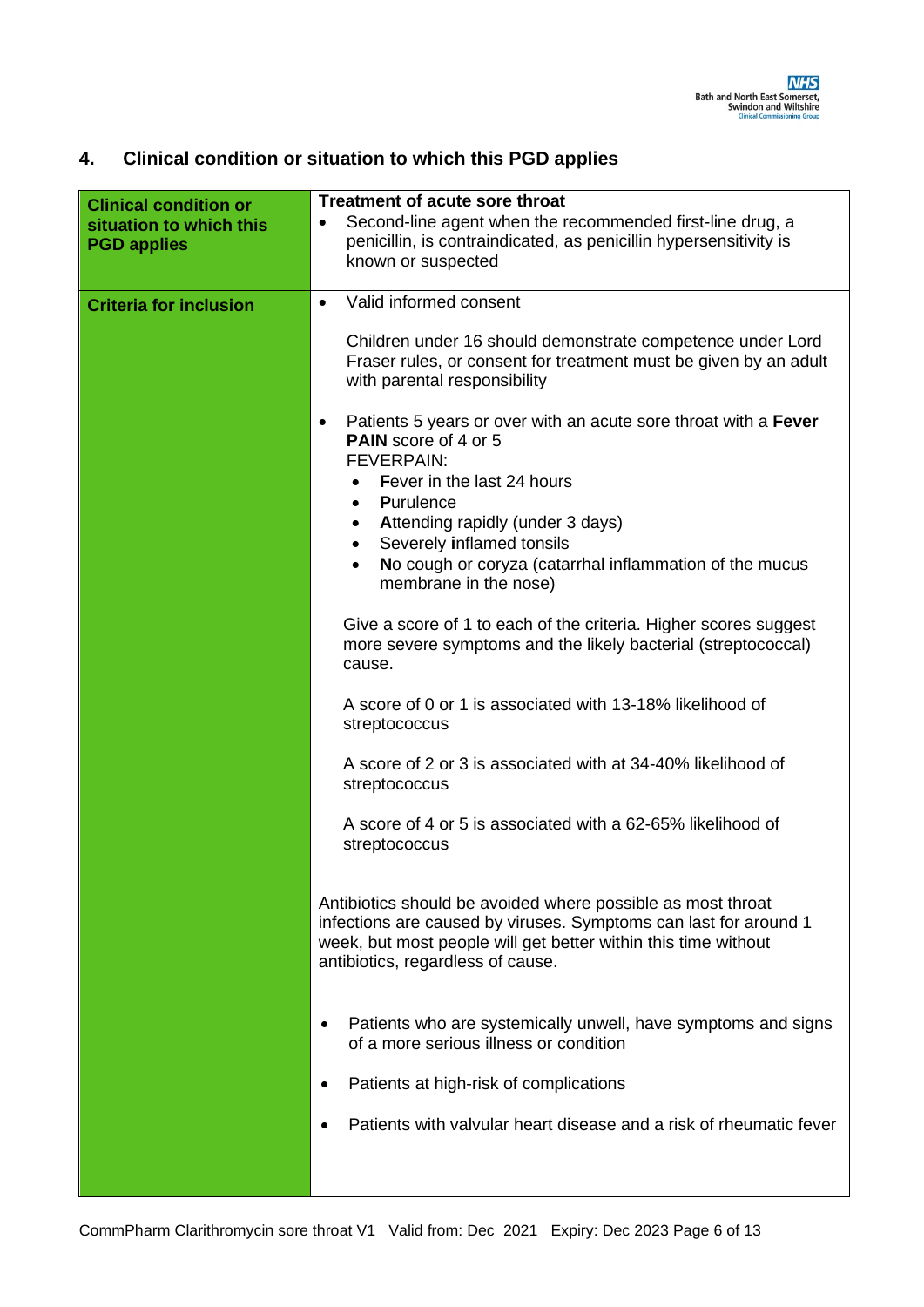| <b>Criteria for exclusion</b> | COVID-19 Risk Triage, If a known recent contact or positive<br>$\bullet$<br>themselves or a family member $-$ do not examine & refer for<br>testing. Patients with suspected or confirmed COVID-19 should<br>be managed by following the COVID-19 rapid guideline NG191.<br>Pharmacists must follow the latest government infection<br>prevention and control guidance issued to community<br>pharmacies.<br>No valid informed consent<br>$\bullet$<br>Age under 5 years<br>$\bullet$<br>Fever pain score 0-3<br>$\bullet$<br><b>Red Flags</b><br>Severe suppurative complications (e.g. peri-tonsillar<br>$\circ$<br>abscess or cellulitis (Quinsy) parapharyngeal abscess,<br>retropharyngeal abscess, or Lemierre syndrome) as there<br>is a risk of airway compromise or rupture of the abscess-<br>refer to secondary care immediately<br>Adult epiglottitis – suggested by severe and acute onset<br>$\circ$<br>of sore throat and fever, muffled voice, drooling and<br>stridor (do not examine the throat of anyone with possible<br>epiglottitis)<br>Child epiglottitis – high fever, sore throat, noisy breathing<br>$\circ$<br>and dribbling (do not examine the throat of anyone with<br>possible epiglottitis)<br>Stridor or respiratory difficulty or severe airway<br>$\circ$<br>obstruction<br>Signs of sepsis or meningitis<br>$\circ$<br>Dehydration or reluctance to take fluids - fluid intake less<br>$\circ$<br>than 50% of normal<br>Infection with Herpes virus – risk of airway compromise or<br>$\circ$<br>rupture of the abscess |
|-------------------------------|-------------------------------------------------------------------------------------------------------------------------------------------------------------------------------------------------------------------------------------------------------------------------------------------------------------------------------------------------------------------------------------------------------------------------------------------------------------------------------------------------------------------------------------------------------------------------------------------------------------------------------------------------------------------------------------------------------------------------------------------------------------------------------------------------------------------------------------------------------------------------------------------------------------------------------------------------------------------------------------------------------------------------------------------------------------------------------------------------------------------------------------------------------------------------------------------------------------------------------------------------------------------------------------------------------------------------------------------------------------------------------------------------------------------------------------------------------------------------------------------------------------------------------------------------------------|
|                               | Profoundly and systemically unwell and/ or risk of<br>$\circ$                                                                                                                                                                                                                                                                                                                                                                                                                                                                                                                                                                                                                                                                                                                                                                                                                                                                                                                                                                                                                                                                                                                                                                                                                                                                                                                                                                                                                                                                                               |
|                               | immunosuppression.<br>Pregnancy<br>٠                                                                                                                                                                                                                                                                                                                                                                                                                                                                                                                                                                                                                                                                                                                                                                                                                                                                                                                                                                                                                                                                                                                                                                                                                                                                                                                                                                                                                                                                                                                        |
|                               | <b>Breastfeeding</b>                                                                                                                                                                                                                                                                                                                                                                                                                                                                                                                                                                                                                                                                                                                                                                                                                                                                                                                                                                                                                                                                                                                                                                                                                                                                                                                                                                                                                                                                                                                                        |
|                               | Patients who are not allergic to penicillin – refer to Penicillin V                                                                                                                                                                                                                                                                                                                                                                                                                                                                                                                                                                                                                                                                                                                                                                                                                                                                                                                                                                                                                                                                                                                                                                                                                                                                                                                                                                                                                                                                                         |
|                               | PGD as first line option                                                                                                                                                                                                                                                                                                                                                                                                                                                                                                                                                                                                                                                                                                                                                                                                                                                                                                                                                                                                                                                                                                                                                                                                                                                                                                                                                                                                                                                                                                                                    |
|                               | Patients taking warfarin<br>$\bullet$                                                                                                                                                                                                                                                                                                                                                                                                                                                                                                                                                                                                                                                                                                                                                                                                                                                                                                                                                                                                                                                                                                                                                                                                                                                                                                                                                                                                                                                                                                                       |
|                               | Hypersensitivity to macrolide antibiotics including clarithromycin<br>$\bullet$                                                                                                                                                                                                                                                                                                                                                                                                                                                                                                                                                                                                                                                                                                                                                                                                                                                                                                                                                                                                                                                                                                                                                                                                                                                                                                                                                                                                                                                                             |
|                               | or any ingredients contained within the medication                                                                                                                                                                                                                                                                                                                                                                                                                                                                                                                                                                                                                                                                                                                                                                                                                                                                                                                                                                                                                                                                                                                                                                                                                                                                                                                                                                                                                                                                                                          |
|                               | Patients who are immuno-compromised<br>٠<br>Previous course of antibiotics for the same episode<br>$\bullet$                                                                                                                                                                                                                                                                                                                                                                                                                                                                                                                                                                                                                                                                                                                                                                                                                                                                                                                                                                                                                                                                                                                                                                                                                                                                                                                                                                                                                                                |
|                               | Patients with atypical symptoms e.g. other rashes/lesions<br>$\bullet$                                                                                                                                                                                                                                                                                                                                                                                                                                                                                                                                                                                                                                                                                                                                                                                                                                                                                                                                                                                                                                                                                                                                                                                                                                                                                                                                                                                                                                                                                      |
|                               | Patients with a history of QT prolongation or cardiac arrhythmia<br>$\bullet$                                                                                                                                                                                                                                                                                                                                                                                                                                                                                                                                                                                                                                                                                                                                                                                                                                                                                                                                                                                                                                                                                                                                                                                                                                                                                                                                                                                                                                                                               |
|                               | or conditions which predispose them to QT interval prolongation<br>e.g. electrolyte disturbances.                                                                                                                                                                                                                                                                                                                                                                                                                                                                                                                                                                                                                                                                                                                                                                                                                                                                                                                                                                                                                                                                                                                                                                                                                                                                                                                                                                                                                                                           |
|                               | Patients with hypokalaemia (risk of prolongation of QT time)<br>$\bullet$                                                                                                                                                                                                                                                                                                                                                                                                                                                                                                                                                                                                                                                                                                                                                                                                                                                                                                                                                                                                                                                                                                                                                                                                                                                                                                                                                                                                                                                                                   |
|                               | Patient with myasthenia gravis (macrolides may aggravate the<br>$\bullet$                                                                                                                                                                                                                                                                                                                                                                                                                                                                                                                                                                                                                                                                                                                                                                                                                                                                                                                                                                                                                                                                                                                                                                                                                                                                                                                                                                                                                                                                                   |
|                               | condition)                                                                                                                                                                                                                                                                                                                                                                                                                                                                                                                                                                                                                                                                                                                                                                                                                                                                                                                                                                                                                                                                                                                                                                                                                                                                                                                                                                                                                                                                                                                                                  |
|                               | Patients with severe (eGFR <30ml/min) renal or hepatic<br>$\bullet$                                                                                                                                                                                                                                                                                                                                                                                                                                                                                                                                                                                                                                                                                                                                                                                                                                                                                                                                                                                                                                                                                                                                                                                                                                                                                                                                                                                                                                                                                         |
|                               | impairment                                                                                                                                                                                                                                                                                                                                                                                                                                                                                                                                                                                                                                                                                                                                                                                                                                                                                                                                                                                                                                                                                                                                                                                                                                                                                                                                                                                                                                                                                                                                                  |
|                               | Patients taking colchicine (for gout) as may increase patient<br>$\bullet$<br>exposure to colchicine                                                                                                                                                                                                                                                                                                                                                                                                                                                                                                                                                                                                                                                                                                                                                                                                                                                                                                                                                                                                                                                                                                                                                                                                                                                                                                                                                                                                                                                        |
|                               | Patients taking; efavirenz, nevirapine, rifapentine, itraconazole,                                                                                                                                                                                                                                                                                                                                                                                                                                                                                                                                                                                                                                                                                                                                                                                                                                                                                                                                                                                                                                                                                                                                                                                                                                                                                                                                                                                                                                                                                          |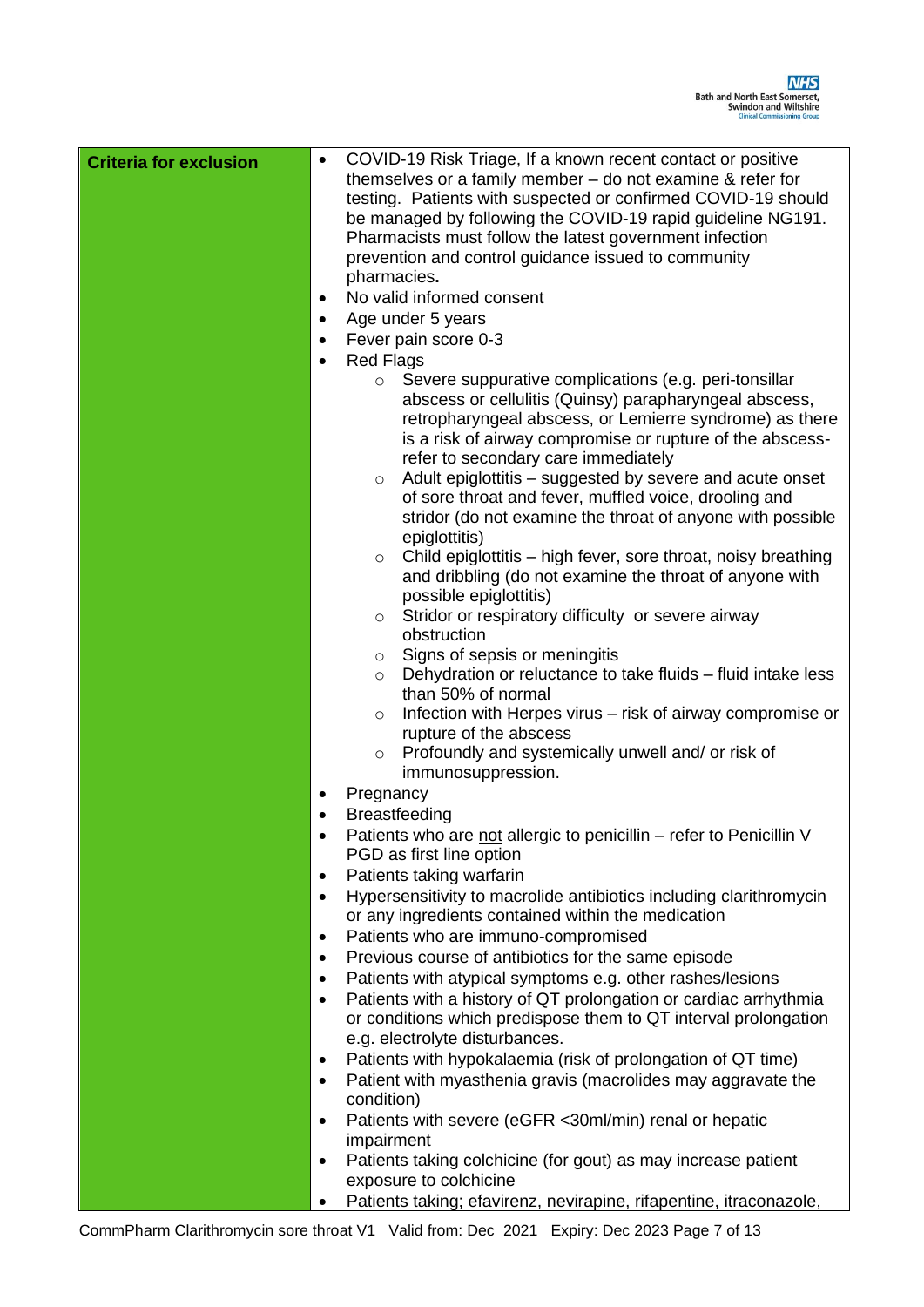|                                                                 | digoxin, tolterodine, theophylline, triazolam, omeprazole,<br>sildenafil, tadalafil, vardenafil, cilostazol, methylprednisolone, oral<br>anticoagulants, quinine, sildenafil, alprazolam, midazolam,<br>disopyramide, rifabutin, phenytoin, ciclosporin, valproate,<br>vinblastine, sirolimus or tacrolimus. These drugs may have their<br>metabolism inhibited by the clarithromycin and their plasma<br>levels may increase.<br>Patients taking rifampicin, carbamazepine, phenobarbital, St<br>$\bullet$<br>John's wort, ritonavir. These drugs may increase the metabolism<br>of clarithromycin leading to reduced efficacy.<br>Patients currently taking ticagrelor or ranolazine<br>٠                                                                                                                                          |
|-----------------------------------------------------------------|--------------------------------------------------------------------------------------------------------------------------------------------------------------------------------------------------------------------------------------------------------------------------------------------------------------------------------------------------------------------------------------------------------------------------------------------------------------------------------------------------------------------------------------------------------------------------------------------------------------------------------------------------------------------------------------------------------------------------------------------------------------------------------------------------------------------------------------|
|                                                                 | Patients prescribed medication that can affect the QT interval<br>$\bullet$<br>including; cisapride, pimozide, astemizole, amiodarone, sotalol<br>and terfenadine                                                                                                                                                                                                                                                                                                                                                                                                                                                                                                                                                                                                                                                                    |
|                                                                 | Patients currently taking ergotamine or dihydroergotamine<br>٠                                                                                                                                                                                                                                                                                                                                                                                                                                                                                                                                                                                                                                                                                                                                                                       |
| <b>Cautions including any</b><br>relevant action to be<br>taken | Diphtheria: characteristic tonsillar or pharyngeal membrane.<br>$\bullet$<br>Hepatic dysfunction, including increased liver enzymes, and<br>hepatocellular and/or cholestatic hepatitis, with or without<br>jaundice, has been reported with clarithromycin. This<br>hepatic dysfunction may be severe and is usually<br>reversible. Cases of fatal hepatic failure have been<br>reported. Some patients may have had pre-existing hepatic<br>disease or may have been taking other hepatotoxic<br>medicinal products. Patients should be advised to stop<br>treatment and contact their doctor if signs and symptoms of<br>hepatic disease develop, such as anorexia, jaundice, dark<br>urine, pruritus, or tender abdomen.<br>Each 5ml constituted suspension contains: 2928.50mg of<br>$\bullet$<br>sucrose and 20mg of aspartame |
|                                                                 |                                                                                                                                                                                                                                                                                                                                                                                                                                                                                                                                                                                                                                                                                                                                                                                                                                      |
| Action to be taken if the<br>patient is excluded                | Record reasons for exclusion and any action(s) taken in patient<br>٠<br>notes<br>Document advice given and the decision reached<br>$\bullet$<br>Advise patient on alternative treatment.<br>$\bullet$<br>Refer to a GP if appropriate<br>٠                                                                                                                                                                                                                                                                                                                                                                                                                                                                                                                                                                                           |
| Action to be taken if the                                       | Record reasons for decline and any action(s) taken in patient<br>$\bullet$                                                                                                                                                                                                                                                                                                                                                                                                                                                                                                                                                                                                                                                                                                                                                           |
| patient or carer declines                                       | notes                                                                                                                                                                                                                                                                                                                                                                                                                                                                                                                                                                                                                                                                                                                                                                                                                                |
| treatment                                                       | Advise patient on alternative treatment.<br>$\bullet$<br>Document advice given and the decision reached<br>$\bullet$                                                                                                                                                                                                                                                                                                                                                                                                                                                                                                                                                                                                                                                                                                                 |
|                                                                 | Refer to a GP if appropriate<br>٠                                                                                                                                                                                                                                                                                                                                                                                                                                                                                                                                                                                                                                                                                                                                                                                                    |
| <b>Arrangements for referral</b><br>for medical advice          | Clinical information should be sent to the patient's GP in<br>$\bullet$<br>accordance with local protocols                                                                                                                                                                                                                                                                                                                                                                                                                                                                                                                                                                                                                                                                                                                           |

### **5. Description of treatment**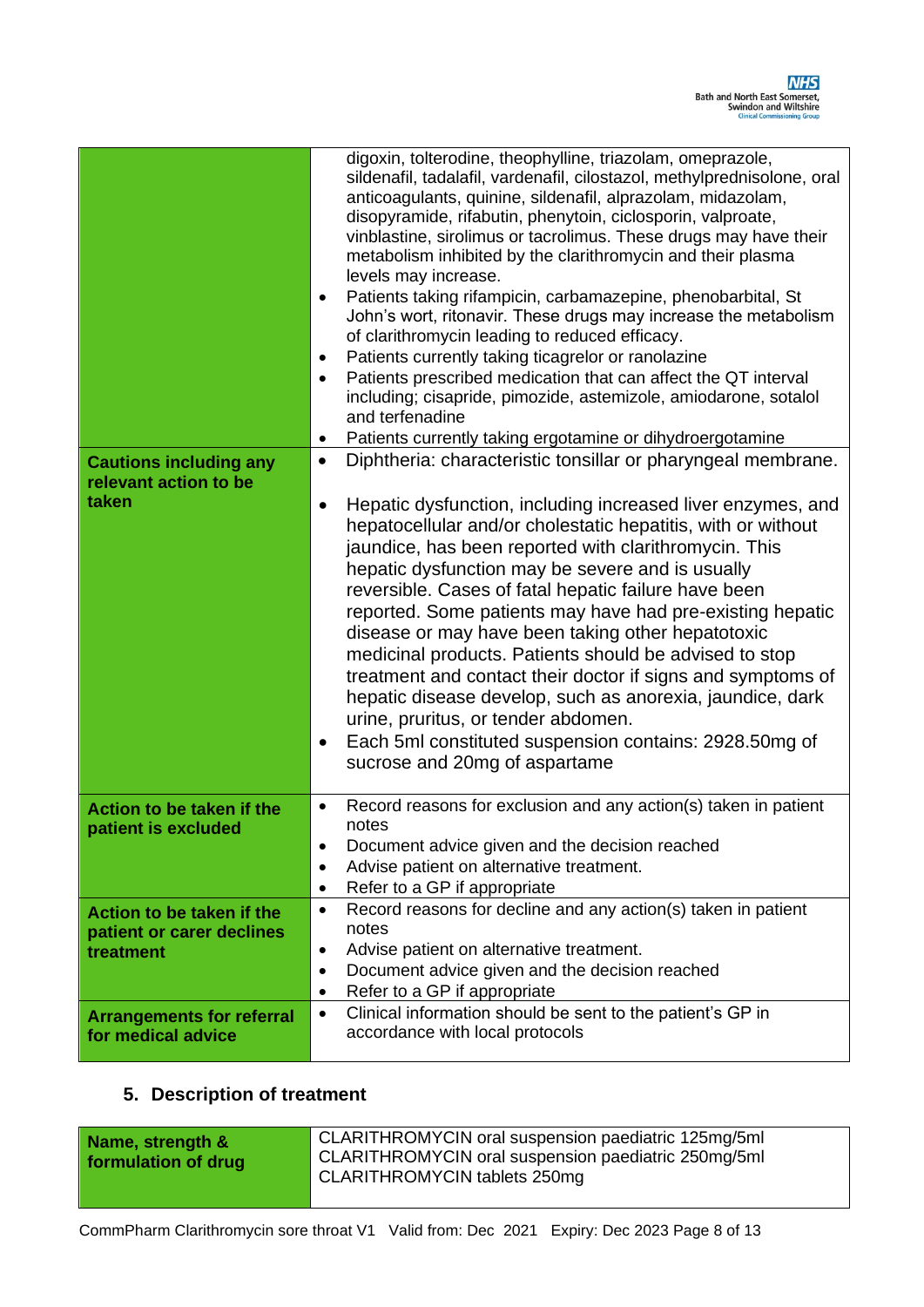| <b>Legal category</b>                   | Prescription-only medicine (POM)                                                                                                                                                                                                                                                                                                                                                                                                                                                                                                                                                                                                                                                                                                                                                                |  |  |
|-----------------------------------------|-------------------------------------------------------------------------------------------------------------------------------------------------------------------------------------------------------------------------------------------------------------------------------------------------------------------------------------------------------------------------------------------------------------------------------------------------------------------------------------------------------------------------------------------------------------------------------------------------------------------------------------------------------------------------------------------------------------------------------------------------------------------------------------------------|--|--|
| Route / method of<br>administration     | <b>ORAL</b>                                                                                                                                                                                                                                                                                                                                                                                                                                                                                                                                                                                                                                                                                                                                                                                     |  |  |
| Dose and frequency of<br>administration | Children aged 5 - 12 years<br>Bodyweight $12 - 19$ kg = 125mg every 12 hours (5ml of 125mg/5ml)<br>Bodyweight 20 - 29kg = 187.5mg every 12 hours (7.5ml of<br>125mg/5ml)<br>Bodyweight $30 - 40$ kg = 250mg twice daily (5ml of 250mg/5ml)<br>If unable to weigh refer to SPC for the brand supplying for age based<br>dosing.                                                                                                                                                                                                                                                                                                                                                                                                                                                                  |  |  |
|                                         | Children aged 12 - 17 years<br>250mg twice daily (1 x 250mg tablet or 5ml of 250mg/5ml<br>suspension, only if patient is unable to swallow)<br><b>Adults</b><br>250mg twice daily (1 x 250mg tablet or 5ml of 250mg/5ml                                                                                                                                                                                                                                                                                                                                                                                                                                                                                                                                                                         |  |  |
|                                         | suspension, only if patient is unable to swallow)                                                                                                                                                                                                                                                                                                                                                                                                                                                                                                                                                                                                                                                                                                                                               |  |  |
| <b>Duration of treatment</b>            | 5 days                                                                                                                                                                                                                                                                                                                                                                                                                                                                                                                                                                                                                                                                                                                                                                                          |  |  |
| <b>Quantity to be supplied</b>          | 70ml x clarithromycin paediatric oral suspension (if body weight 20-<br>29kg dose 2x70ml)<br>10 x clarithromycin tablets<br>Supply the minimum number of full packs sufficient to complete the<br>course. Note the expiry of oral suspension once reconstituted. The<br>suspension must be prepared by tapping the bottle to loosen the<br>powder then adding the required volume of tap water (as stated on<br>the pack). Agitate rapidly for a few seconds to ensure all powder is<br>wetted and uniformly suspended<br>Containers should be marked with the length of course, and expiry<br>date of reconstituted oral suspension where appropriate. Ensure<br>appropriately labelled with the patient's name, date and Pharmacy<br>contact details.                                         |  |  |
| <b>Storage</b>                          | Stock must be stored in conditions in line with SPC, which is<br>available from the electronic Medicines Compendium website:<br>www.medicines.org.uk<br>Do not store above 25°C                                                                                                                                                                                                                                                                                                                                                                                                                                                                                                                                                                                                                 |  |  |
| <b>Drug interactions</b>                | Concomitant use of clarithromycin with lovastatin or simvastatin<br>$\bullet$<br>is contraindicated as these statins are extensively metabolized by<br>CYP3A4 and concomitant treatment with clarithromycin<br>increases their plasma concentration, which increases the risk of<br>myopathy, including rhabdomyolysis. Reports of rhabdomyolysis<br>have been received for patients taking clarithromycin<br>concomitantly with these statins. Advise patients to discontinue<br>their statin whilst taking clarithromycin<br>The following drugs or drug classes are known or suspected to<br>٠<br>be metabolized by the same CYP3A isozyme: alprazolam,<br>astemizole, carbamazepine, cilostazol, cisapride, cyclosporine,<br>disopyramide, ergot alkaloids, lovastatin, methylprednisolone, |  |  |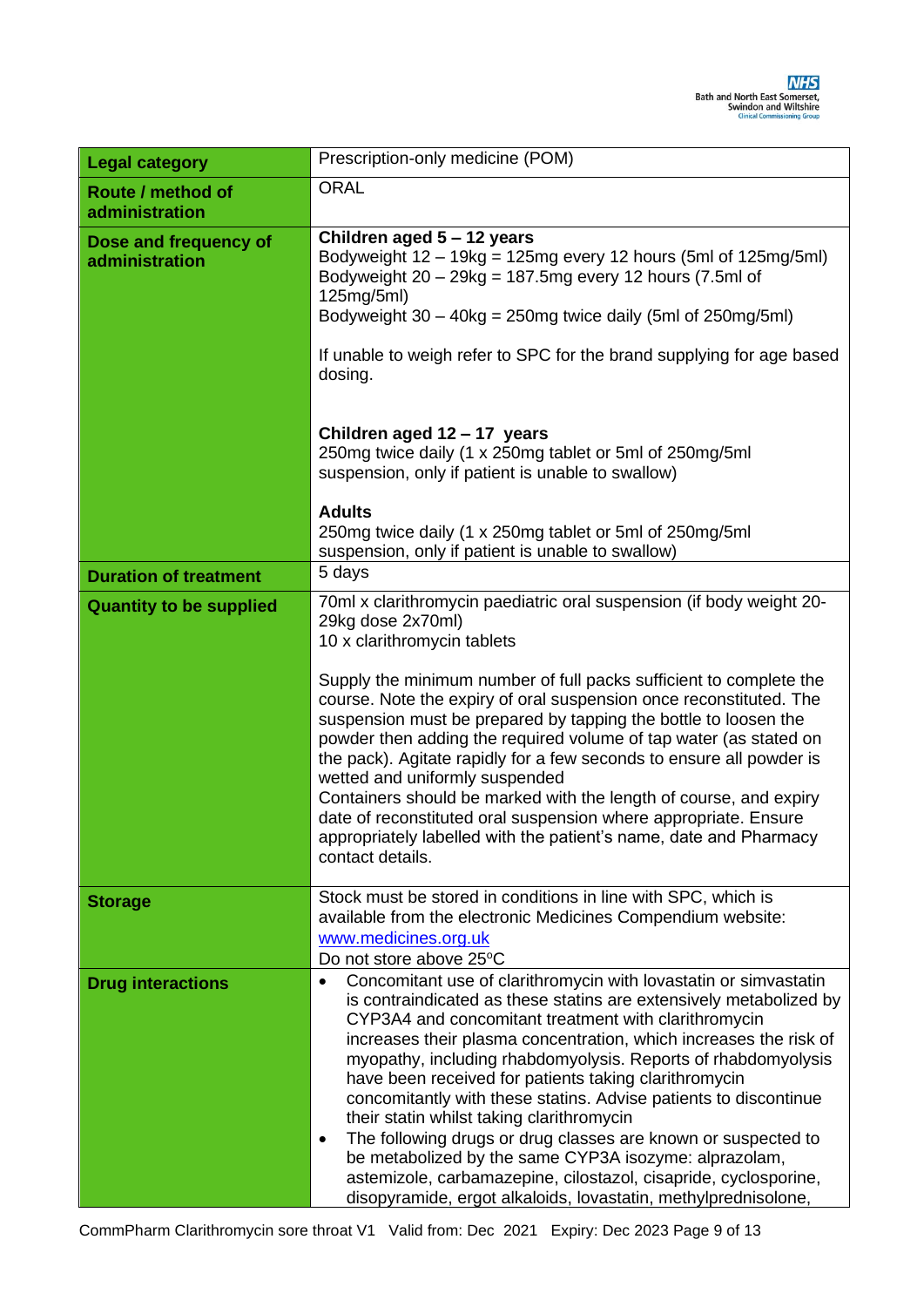|                                    | midazolam, omeprazole, oral anticoagulants (e.g. warfarin)<br>atypical antipsychotics (e.g. quetiapine), pimozide, quinidine,<br>rifabutin, sildenafil, simvastatin, sirolimus, tacrolimus,<br>terfenadine, triazolam and vinblastine, but this list is not<br>comprehensive. Drugs interacting by similar mechanisms through<br>other isozymes within the cytochrome P450 system include<br>phenytoin, theophylline and valproate.<br>Caution is advised regarding the concomitant administration of<br>$\bullet$<br>clarithromycin and calcium channel blockers metabolized by<br>CYP3A4 (e.g., verapamil, amlodipine, diltiazem) due to the risk of<br>hypotension.<br>A detailed list of drug interactions is available in the SPC, which<br>is available from the electronic Medicines Compendium<br>website: www.medicines.org.uk                                                                                                                                                                                                                                                                                                                                                                                                            |
|------------------------------------|----------------------------------------------------------------------------------------------------------------------------------------------------------------------------------------------------------------------------------------------------------------------------------------------------------------------------------------------------------------------------------------------------------------------------------------------------------------------------------------------------------------------------------------------------------------------------------------------------------------------------------------------------------------------------------------------------------------------------------------------------------------------------------------------------------------------------------------------------------------------------------------------------------------------------------------------------------------------------------------------------------------------------------------------------------------------------------------------------------------------------------------------------------------------------------------------------------------------------------------------------|
| <b>Identification &amp;</b>        | Side effects are usually mild and transient                                                                                                                                                                                                                                                                                                                                                                                                                                                                                                                                                                                                                                                                                                                                                                                                                                                                                                                                                                                                                                                                                                                                                                                                        |
| management of adverse<br>reactions | Common<br>Insomnia, dysgeusia, headache, taste perversion,<br>$\circ$<br>vasodilation, diarrhoea, vomiting, dyspepsia, nausea,<br>abdominal pain, abnormal liver function test, rash,<br>hyperhidrosis,<br>Uncommon<br>$\bullet$                                                                                                                                                                                                                                                                                                                                                                                                                                                                                                                                                                                                                                                                                                                                                                                                                                                                                                                                                                                                                   |
|                                    | Cellulitis, candidiasis, gastroenteritis infection, vaginal<br>O<br>infection, leukopenia, neutropenia, thrombocythemia,<br>eosinophilia, anaphylactoid reaction, hypersensitivity,<br>anorexia, decreased appetite, anxiety, nervousness, loss of<br>consciousness, dyskinesia, dizziness, somnolence, tremor,<br>vertigo, hearing impaired, tinnitus, cardiac arrest, atrial<br>fibrillation, electrocardiogram QT prolonged, extrasystoles,<br>palpitations, asthma <sup>1</sup> , epistaxis, pulmonary embolism,<br>oesophagitis, gastrooesophageal reflux disease, gastritis,<br>proctalgia, stomatitis, glossitis, abdominal distension,<br>constipation, dry mouth, eructation, flatulence, cholestasis <sup>4</sup> ,<br>hepatitis <sup>4</sup> , alanine aminotransferase increased, aspartate<br>aminotransferase increased, gamma-glutamyltransferase<br>increased, dermatitis bullous, pruritus, urticaria, rash maculo-<br>papular, muscle spasms, musculoskeletal stiffness, myalgia,<br>blood creatinine increased, blood urea increased, malaise,<br>pyrexia, asthenia, chest pain, chills, fatigue, albumin globulin<br>ratio abnormal, blood alkaline phosphatase increased, blood<br>lactate dehydrogenase increased<br>Unknown |
|                                    | Pseudomembranous colitis, erysipelas, agranulocytosis,<br>$\circ$<br>thrombocytopenia, anaphylactic reaction, angioedema,<br>psychotic disorder, confusional state, depersonalisation,<br>depression, disorientation, hallucination, abnormal, dreams,<br>mania, convulsion, ageusia, parosmia, anosmia,<br>paraesthesia, deafness, haemorrhage, Torsade de pointes,<br>ventricular tachycardia, ventricular fibrillation, pancreatitis<br>acute, tongue discolouration, tooth discolouration, hepatic<br>failure, jaundice hepatocellular, Stevens-Johnson syndrome,<br>toxic epidermal necrolysis, drug rash with eosinophilia and<br>systemic symptoms (DRESS), acne, acute generalised                                                                                                                                                                                                                                                                                                                                                                                                                                                                                                                                                         |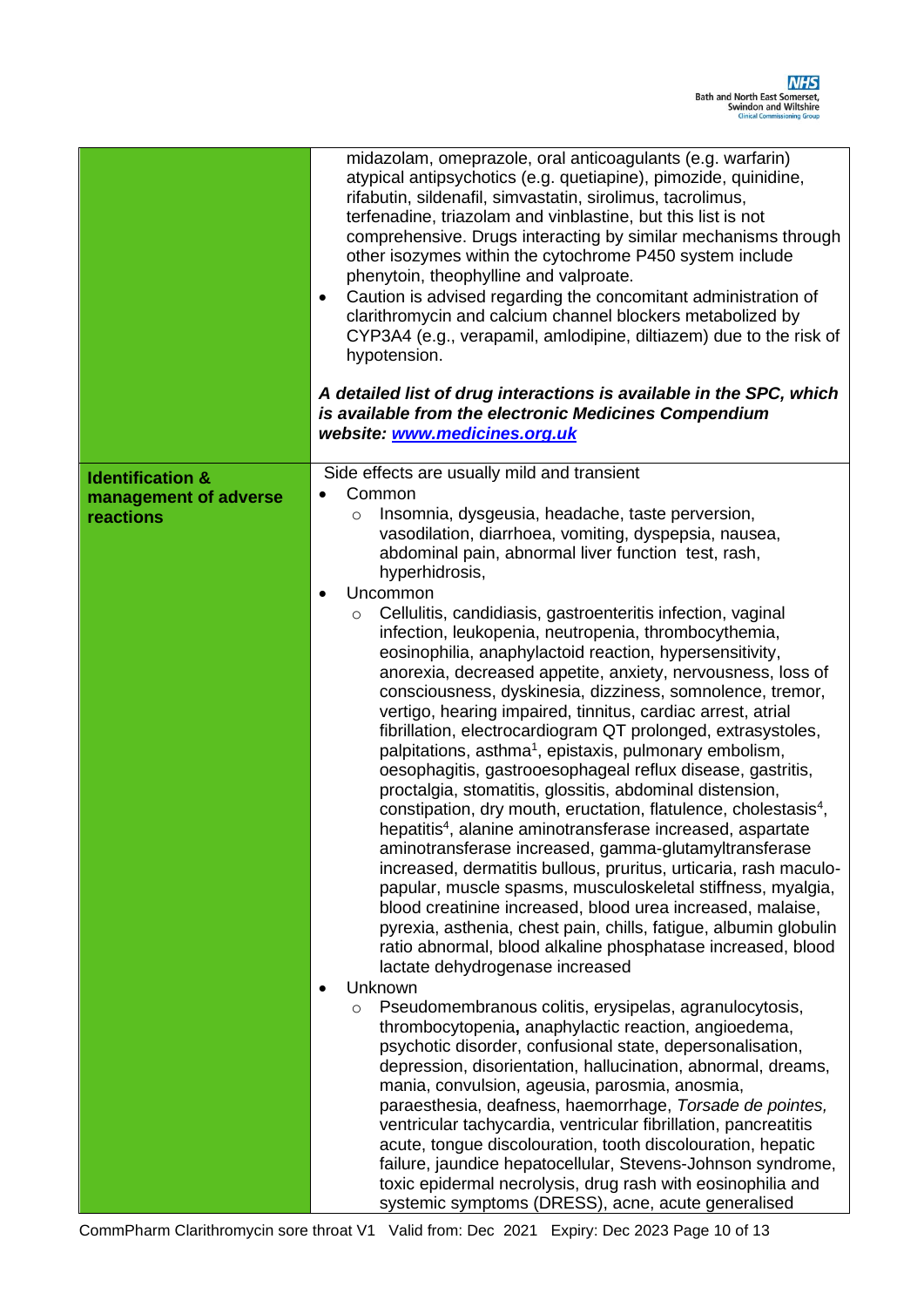|                                                                          | exanthematous pustulosis (AGEP), rhabdomyolysis,<br>myopathy, renal failure, nephritis interstitial, international<br>normalised ratio increased, prothrombin time prolonged,<br>urine colour abnormal<br>Use the Yellow Card System to report unexpected adverse drug<br>reactions directly to the CSM. Guidance on the use of the Yellow<br>Card System and Yellow Cards are available in the current BNF or<br>via www.yellowcard.gov.uk<br>A detailed list of adverse reactions is available in the SPC,<br>which is available from the electronic Medicines Compendium<br>website: www.medicines.org.uk                                                                                                                                                                                                                                                                                                                                                                                                                                                                                                                                                                                                                                                                                                                                                                                                                                                                                                                                                                                            |
|--------------------------------------------------------------------------|---------------------------------------------------------------------------------------------------------------------------------------------------------------------------------------------------------------------------------------------------------------------------------------------------------------------------------------------------------------------------------------------------------------------------------------------------------------------------------------------------------------------------------------------------------------------------------------------------------------------------------------------------------------------------------------------------------------------------------------------------------------------------------------------------------------------------------------------------------------------------------------------------------------------------------------------------------------------------------------------------------------------------------------------------------------------------------------------------------------------------------------------------------------------------------------------------------------------------------------------------------------------------------------------------------------------------------------------------------------------------------------------------------------------------------------------------------------------------------------------------------------------------------------------------------------------------------------------------------|
| <b>Management of and</b><br>reporting procedure for<br>adverse reactions | Healthcare professionals and patients/carers are encouraged to<br>report suspected adverse reactions to the Medicines and<br>Healthcare products Regulatory Agency (MHRA) using the Yellow<br>Card reporting scheme on: <i>https://yellowcard.mhra.gov.uk</i><br>Record all adverse drug reactions (ADRs) in the patient's medical<br>$\bullet$<br>record.<br>Report via organisation incident policy.<br>٠<br>If anaphylaxis management may be required include this<br>$\bullet$<br>information here (e.g. adrenaline to be held/resuscitation team<br>details)                                                                                                                                                                                                                                                                                                                                                                                                                                                                                                                                                                                                                                                                                                                                                                                                                                                                                                                                                                                                                                       |
| <b>Written information to be</b><br>given to patient or carer            | Give marketing authorisation holder's patient information leaflet<br>$\bullet$<br>(PIL) provided with the product.<br>Provide copy of TARGET RTI leaflet <b>Leaflets to discuss with</b><br>٠<br>patients: RTI Leaflet (rcgp.org.uk)                                                                                                                                                                                                                                                                                                                                                                                                                                                                                                                                                                                                                                                                                                                                                                                                                                                                                                                                                                                                                                                                                                                                                                                                                                                                                                                                                                    |
| <b>Patient advice / follow up</b><br>treatment                           | Reassure the individual that a sore throat is generally self-<br>$\bullet$<br>limiting, with most people recovering after 7-8 days with or<br>without antibiotic treatment.<br>Take at regular intervals and complete the course supplied, even<br>$\bullet$<br>if feeling better<br>Advised to stop treatment and contact their doctor if signs and<br>$\bullet$<br>symptoms of hepatic disease develop, such as anorexia,<br>jaundice, dark urine, pruritus, or tender abdomen.<br>Discuss side effects and advise to see GP if side effects occur<br>$\bullet$<br>All patient/carers must be given appropriate safety-netting advice<br>$\bullet$<br>- to consider the exclusion criteria. See GP if symptoms do not<br>improve after 3-4 days or at any time if symptoms are worsening<br>rapidly or significantly. Explain that they should seek urgent<br>medical attention if they develop any difficulty breathing, stridor,<br>drooling, a muffled voice, severe pain, dysphagia or if they are<br>not able to swallow adequate fluids or become systemically<br>unwell.<br>Advise on symptom relief including appropriate 'over the counter'<br>$\bullet$<br>analgesia.<br>Encourage adequate fluid intake to avoid dehydration (especially<br>$\bullet$<br>when a fever is present)<br>Provide advice regarding food and drink to avoid exacerbating<br>$\bullet$<br>pain (e.g. avoid hot drinks).<br>$\circ$ Adults or older children may find sucking throat lozenges,<br>hard boiled sweets, ice, or flavoured frozen desserts<br>(such as ice lollies) to provide additional symptomatic |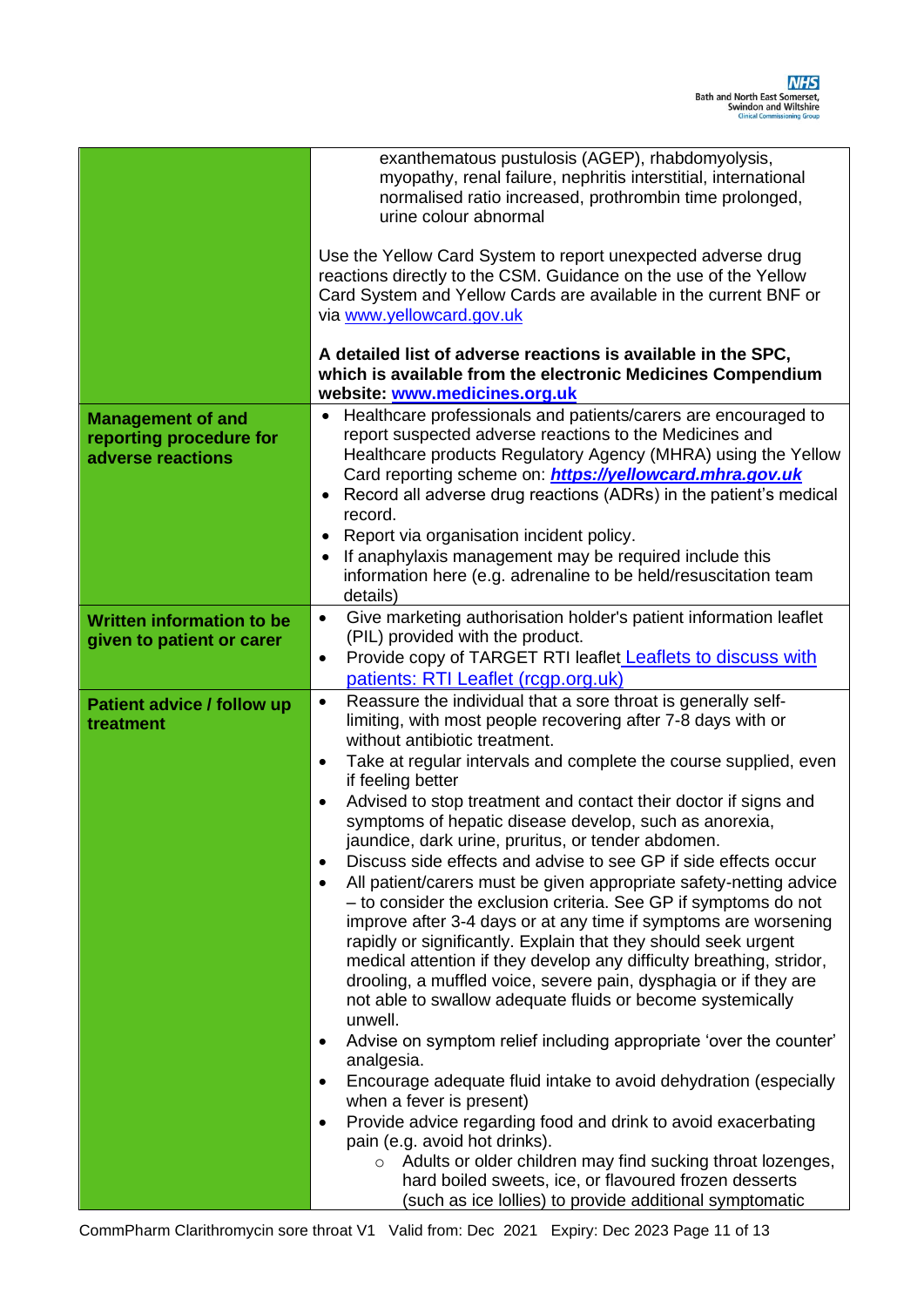|                | relief.<br>Suggest the use of simple mouthwashes (e.g. warm salty water)<br>٠<br>at frequent intervals until the discomfort and swelling subside.                                                                                                                                                                                                                                                                                                                                                                                                                                                                                                                                                                                                                                                                                                                                                                                                                                                                                                                                                                               |
|----------------|---------------------------------------------------------------------------------------------------------------------------------------------------------------------------------------------------------------------------------------------------------------------------------------------------------------------------------------------------------------------------------------------------------------------------------------------------------------------------------------------------------------------------------------------------------------------------------------------------------------------------------------------------------------------------------------------------------------------------------------------------------------------------------------------------------------------------------------------------------------------------------------------------------------------------------------------------------------------------------------------------------------------------------------------------------------------------------------------------------------------------------|
| <b>Records</b> | Record:<br>that valid informed consent was given<br>$\bullet$<br>name/signature of individual, address, date of birth and GP with<br>$\bullet$<br>whom the individual is registered (if relevant)<br>History, examination, investigations, diagnosis<br>$\bullet$<br>Drug history including any allergies<br>$\bullet$<br>name of registered health professional<br>$\bullet$<br>name and brand of medication supplied/administered<br>$\bullet$<br>date and time of supply/administration<br>$\bullet$<br>dose, form and route of supply/administration<br>$\bullet$<br>quantity supplied/administered<br>$\bullet$<br>batch number and expiry date (if applicable)<br>$\bullet$<br>advice given, including advice given if excluded or declines<br>$\bullet$<br>treatment<br>details of any adverse drug reactions and actions taken<br>$\bullet$<br>supplied via Patient Group Direction (PGD)<br>$\bullet$<br>Referral arrangements (including self-care)<br>$\bullet$<br>Add patient name and date of supply to the pack before issuing.<br>Liquid dose forms must include the expiry date of reconstituted<br>suspension. |
|                | Records should be signed and dated (or a password controlled<br>e-records).<br>All records should be clear, legible and contemporaneous.<br>A record of all individuals receiving treatment under this PGD<br>should also be kept for audit purposes in accordance with local<br>policy.                                                                                                                                                                                                                                                                                                                                                                                                                                                                                                                                                                                                                                                                                                                                                                                                                                        |

#### **6. Key references**

| <b>Key references</b> | $\bullet$ | Summary of Product Characteristics for clarithromycin (available at<br>www.emc.medicines.org.uk |
|-----------------------|-----------|-------------------------------------------------------------------------------------------------|
|                       | $\bullet$ | British National Formulary (available online at                                                 |
|                       |           | www.medicinescomplete.com)                                                                      |
|                       | $\bullet$ | <b>BSW Antimicrobial Prescribing Guidelines available</b>                                       |
|                       |           | https://prescribing.bswccg.nhs.uk/wpdm-package/wiltshire-swindon-                               |
|                       |           | banes-primary-care-antibiotic-guidance-jan-2019-nice-update                                     |
|                       | $\bullet$ | NICE Clinical Knowledge Summaries (available at                                                 |
|                       |           | https://cks.nice.org.uk/sore-throat-acute)                                                      |
|                       | $\bullet$ | NICE NG84 Sore throat(acute): antimicrobial prescribing(available at                            |
|                       |           | Overview   Sore throat (acute): antimicrobial prescribing   Guidance                            |
|                       |           | NICE)                                                                                           |
|                       | $\bullet$ | NICG NG191 COVID-19 rapid guideline: managing COVID-19 (available                               |
|                       |           | at Overview   COVID-19 rapid guideline: managing COVID-19   Guidance                            |
|                       |           | NICE)                                                                                           |
|                       |           |                                                                                                 |
|                       |           |                                                                                                 |

# **7. Registered health professional authorisation sheet**